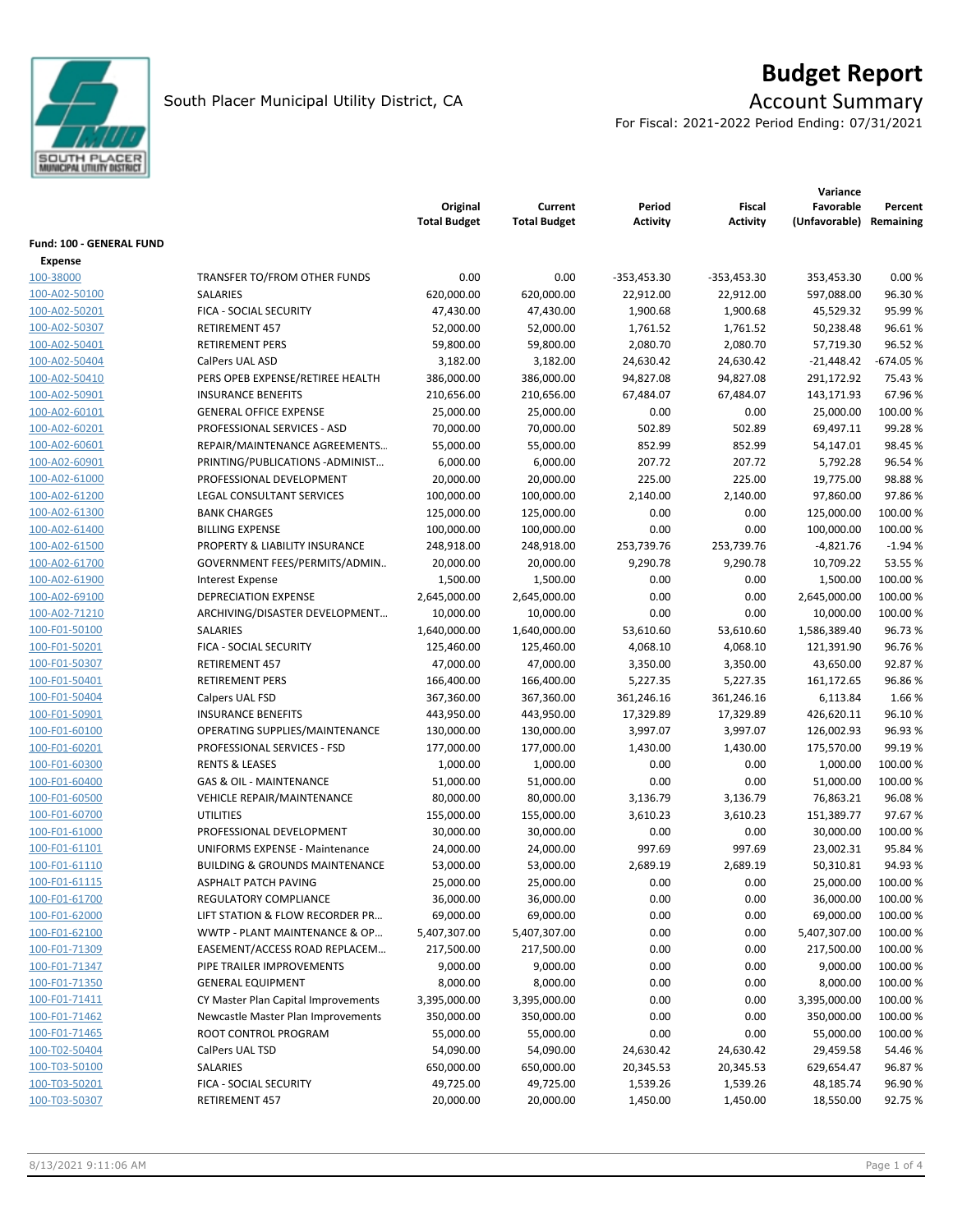### **Budget Report For Fiscal: 2021-2022 Period Ending: 07/31/2021**

|                                                  |                                                         |                                 |                                |                           |                                  | Variance                             |          |
|--------------------------------------------------|---------------------------------------------------------|---------------------------------|--------------------------------|---------------------------|----------------------------------|--------------------------------------|----------|
|                                                  |                                                         | Original<br><b>Total Budget</b> | Current<br><b>Total Budget</b> | Period<br><b>Activity</b> | <b>Fiscal</b><br><b>Activity</b> | Favorable<br>(Unfavorable) Remaining | Percent  |
| 100-T03-50401                                    | <b>RETIREMENT PERS</b>                                  | 65,000.00                       | 65,000.00                      | 1,928.62                  | 1,928.62                         | 63,071.38                            | 97.03%   |
| 100-T03-50901                                    | <b>INSURANCE BENEFITS</b>                               | 123,500.00                      | 123,500.00                     | 1,664.02                  | 1,664.02                         | 121,835.98                           | 98.65%   |
| 100-T03-60202                                    | PROFESSIONAL SERVICES - TSD                             | 294,000.00                      | 294,000.00                     | 2,887.50                  | 2,887.50                         | 291,112.50                           | 99.02%   |
| 100-T03-60800                                    | FOG - PERMIT COMPLIANCE                                 | 12,400.00                       | 12,400.00                      | 0.00                      | 0.00                             | 12,400.00                            | 100.00%  |
| 100-T03-60900                                    | PRINTING/PUBLICATIONS - TECH SERV                       | 3,000.00                        | 3,000.00                       | 0.00                      | 0.00                             | 3,000.00                             | 100.00%  |
| 100-T03-61000                                    | PROFESSIONAL DEVELOPMENT - TECH                         | 18,120.00                       | 18,120.00                      | 0.00                      | 0.00                             | 18,120.00                            | 100.00%  |
| 100-T03-61101                                    | UNIFORMS EXPENSE - TECH SERVICES                        | 3,650.00                        | 3,650.00                       | 0.00                      | 0.00                             | 3,650.00                             | 100.00 % |
| 100-T03-61804                                    | OPERATING SUPPLIES/MAINTENANCE                          | 7,250.00                        | 7,250.00                       | 0.00                      | 0.00                             | 7,250.00                             | 100.00%  |
| 100-T03-62300                                    | REPAIR/MAINTENANCE AGREEMENTS                           | 94,000.00                       | 94,000.00                      | 13,827.00                 | 13,827.00                        | 80,173.00                            | 85.29%   |
| 100-T03-71400                                    | SOFTWARE/DATA ACQUISITION                               | 40,000.00                       | 40,000.00                      | 0.00                      | 0.00                             | 40,000.00                            | 100.00%  |
| 100-T03-71405                                    | <b>SYSTEM IMPROVEMENTS</b>                              | 205,000.00                      | 205,000.00                     | 0.00                      | 0.00                             | 205,000.00                           | 100.00%  |
| 100-T03-71408                                    | PARTICIPATION IN REGIONAL PROJEC                        | 30,000.00                       | 30,000.00                      | 0.00                      | 0.00                             | 30,000.00                            | 100.00%  |
| 100-T03-71410                                    | <b>EASEMENT INSPECTION EQUIPMENT</b>                    | 11,700.00                       | 11,700.00                      | 0.00                      | 0.00                             | 11,700.00                            | 100.00%  |
| 100-T03-71425                                    | <b>COMPUTERS/OFFICE FURNITURE</b>                       | 43,650.00                       | 43,650.00                      | 24,165.77                 | 24,165.77                        | 19,484.23                            | 44.64%   |
| 100-T03-71500                                    | RWWTP REHAB & REPLACEMENT                               | 2,366,393.00                    | 2,366,393.00                   | 0.00                      | 0.00                             | 2,366,393.00                         | 100.00%  |
|                                                  | <b>Expense Total:</b>                                   | 21,959,941.00                   | 21,959,941.00                  | 682,233.50                | 682,233.50                       | 21,277,707.50                        | 96.89%   |
|                                                  | Fund: 100 - GENERAL FUND Total:                         | 21,959,941.00                   | 21,959,941.00                  | 682,233.50                | 682,233.50                       | 21,277,707.50                        | 96.89%   |
| Fund: 300 - CIP & EXPANSION                      |                                                         |                                 |                                |                           |                                  |                                      |          |
| <b>Expense</b>                                   |                                                         |                                 |                                |                           |                                  |                                      |          |
| 300-38000                                        | TRANSFER TO/FROM OTHER FUNDS                            | 0.00                            | 0.00                           | 418,996.30                | 418,996.30                       | $-418,996.30$                        | 0.00%    |
| 300-T03-71410                                    | FOOTHILL TRUNK PROJECT - CONSTR                         | 200,000.00                      | 200,000.00                     | 112,498.07                | 112,498.07                       | 87,501.93                            | 43.75%   |
| 300-T03-71423                                    | <b>Trunk Extension Reimbursement</b>                    | 400,000.00                      | 400,000.00                     | 0.00                      | 0.00                             | 400,000.00                           | 100.00%  |
|                                                  | <b>Expense Total:</b>                                   | 600,000.00                      | 600,000.00                     | 531,494.37                | 531,494.37                       | 68,505.63                            | 11.42%   |
|                                                  | Fund: 300 - CIP & EXPANSION Total:                      | 600,000.00                      | 600,000.00                     | 531,494.37                | 531,494.37                       | 68,505.63                            | 11.42%   |
| Fund: 400 - CAPITAL REPLACEMENT & REHABILITATION |                                                         |                                 |                                |                           |                                  |                                      |          |
| <b>Expense</b>                                   |                                                         |                                 |                                |                           |                                  |                                      |          |
| 400-38000                                        | TRANSFER TO/FROM OTHER FUNDS                            | 0.00                            | 0.00                           | $-65,543.00$              | $-65,543.00$                     | 65,543.00                            | 0.00%    |
| 400-A02-71431                                    | HQ HVAC REPAIR/REPLACEMENT                              | 15,000.00                       | 15,000.00                      | 0.00                      | 0.00                             | 15,000.00                            | 100.00%  |
| 400-F01-71203                                    | <b>EMERGENCY BYPASS EQUIPMENT</b>                       | 50,000.00                       | 50,000.00                      | 0.00                      | 0.00                             | 50,000.00                            | 100.00 % |
| 400-F01-71302                                    | <b>VEHICLE PURCHASES</b>                                | 220,000.00                      | 220,000.00                     | 0.00                      | 0.00                             | 220,000.00                           | 100.00 % |
| 400-F01-71309                                    | EASEMENT/ACCESS ROAD REPLACEM                           | 215,000.00                      | 215,000.00                     | 0.00                      | 0.00                             | 215,000.00                           | 100.00%  |
| 400-F01-71475                                    | SCADA SOFTWARE DESIGN & IMPLE                           | 3,275,000.00                    | 3,275,000.00                   | 0.00                      | 0.00                             | 3,275,000.00                         | 100.00%  |
| 400-F01-71490                                    | TAYLOR RD LS REPLACEMENT                                | 110,000.00                      | 110,000.00                     | 0.00                      | 0.00                             | 110,000.00                           | 100.00%  |
| 400-F01-71670                                    | PIPE TRAILER REPLACEMENT                                | 10,000.00                       | 10,000.00                      | 0.00                      | 0.00                             | 10,000.00                            | 100.00%  |
| 400-F01-71710                                    | <b>GENERAL EQUIPMENT REPLACEMENT</b>                    | 18,000.00                       | 18,000.00                      | 0.00                      | 0.00                             | 18,000.00                            | 100.00%  |
| 400-T03-71210                                    | Cured in place Pipe                                     | 650,000.00                      | 650,000.00                     | 0.00                      | 0.00                             | 650,000.00                           | 100.00%  |
| 400-T03-71215                                    | Foothill Trunk Project - Construction                   | 100,000.00                      | 100,000.00                     | 65,543.00                 | 65,543.00                        | 34,457.00                            | 34.46%   |
| 400-T03-71419                                    | LOS FLORES MAINLINE REPLACEMENT                         | 1,000,000.00                    | 1,000,000.00                   | 0.00                      | 0.00                             | 1,000,000.00                         | 100.00%  |
| 400-T03-71510                                    | PARTICIPATION IN REGIONAL PROJEC                        | 430,000.00                      | 430,000.00                     | 0.00                      | 0.00                             | 430,000.00                           | 100.00%  |
| 400-T03-71675                                    | CY Fence Replacement                                    | 110,000.00                      | 110,000.00                     | 0.00                      | 0.00                             | 110,000.00                           | 100.00%  |
|                                                  | <b>Expense Total:</b>                                   | 6,203,000.00                    | 6,203,000.00                   | 0.00                      | 0.00                             | 6,203,000.00                         | 100.00%  |
|                                                  | Fund: 400 - CAPITAL REPLACEMENT & REHABILITATION Total: | 6,203,000.00                    | 6,203,000.00                   | 0.00                      | 0.00                             | 6,203,000.00                         | 100.00%  |
|                                                  | <b>Report Total:</b>                                    | 28,762,941.00                   | 28,762,941.00                  | 1,213,727.87              | 1,213,727.87                     | 27,549,213.13                        | 95.78%   |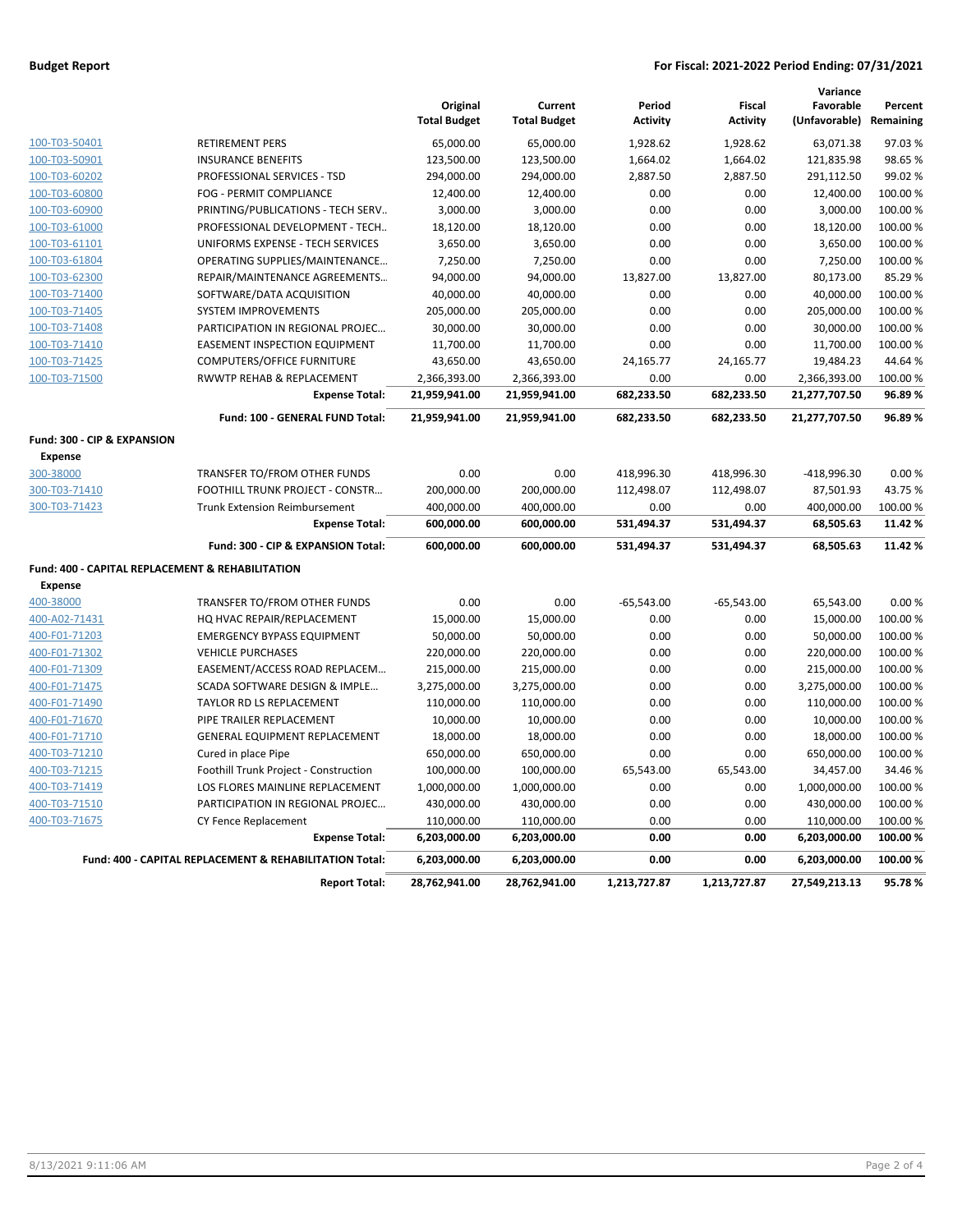# **Group Summary**

|                                                                    |                     |                     |                 |                 | Variance      |           |
|--------------------------------------------------------------------|---------------------|---------------------|-----------------|-----------------|---------------|-----------|
|                                                                    | Original            | Current             | Period          | Fiscal          | Favorable     | Percent   |
| <b>Account Typ</b>                                                 | <b>Total Budget</b> | <b>Total Budget</b> | <b>Activity</b> | <b>Activity</b> | (Unfavorable) | Remaining |
| <b>Fund: 100 - GENERAL FUND</b>                                    |                     |                     |                 |                 |               |           |
| Expense                                                            | 21.959.941.00       | 21.959.941.00       | 682.233.50      | 682.233.50      | 21.277.707.50 | 96.89%    |
| Fund: 100 - GENERAL FUND Total:                                    | 21,959,941.00       | 21,959,941.00       | 682,233.50      | 682,233.50      | 21,277,707.50 | 96.89%    |
| Fund: 300 - CIP & EXPANSION                                        |                     |                     |                 |                 |               |           |
| Expense                                                            | 600,000.00          | 600,000.00          | 531,494.37      | 531,494.37      | 68,505.63     | 11.42 %   |
| Fund: 300 - CIP & EXPANSION Total:                                 | 600,000.00          | 600,000.00          | 531,494.37      | 531.494.37      | 68,505.63     | 11.42%    |
| <b>Fund: 400 - CAPITAL REPLACEMENT &amp; REHABILITATION</b>        |                     |                     |                 |                 |               |           |
| Expense                                                            | 6,203,000.00        | 6,203,000.00        | 0.00            | 0.00            | 6,203,000.00  | 100.00 %  |
| <b>Fund: 400 - CAPITAL REPLACEMENT &amp; REHABILITATION Total:</b> | 6,203,000.00        | 6,203,000.00        | 0.00            | 0.00            | 6,203,000.00  | 100.00%   |
| <b>Report Total:</b>                                               | 28,762,941.00       | 28,762,941.00       | 1,213,727.87    | 1,213,727.87    | 27.549.213.13 | 95.78%    |
|                                                                    |                     |                     |                 |                 |               |           |